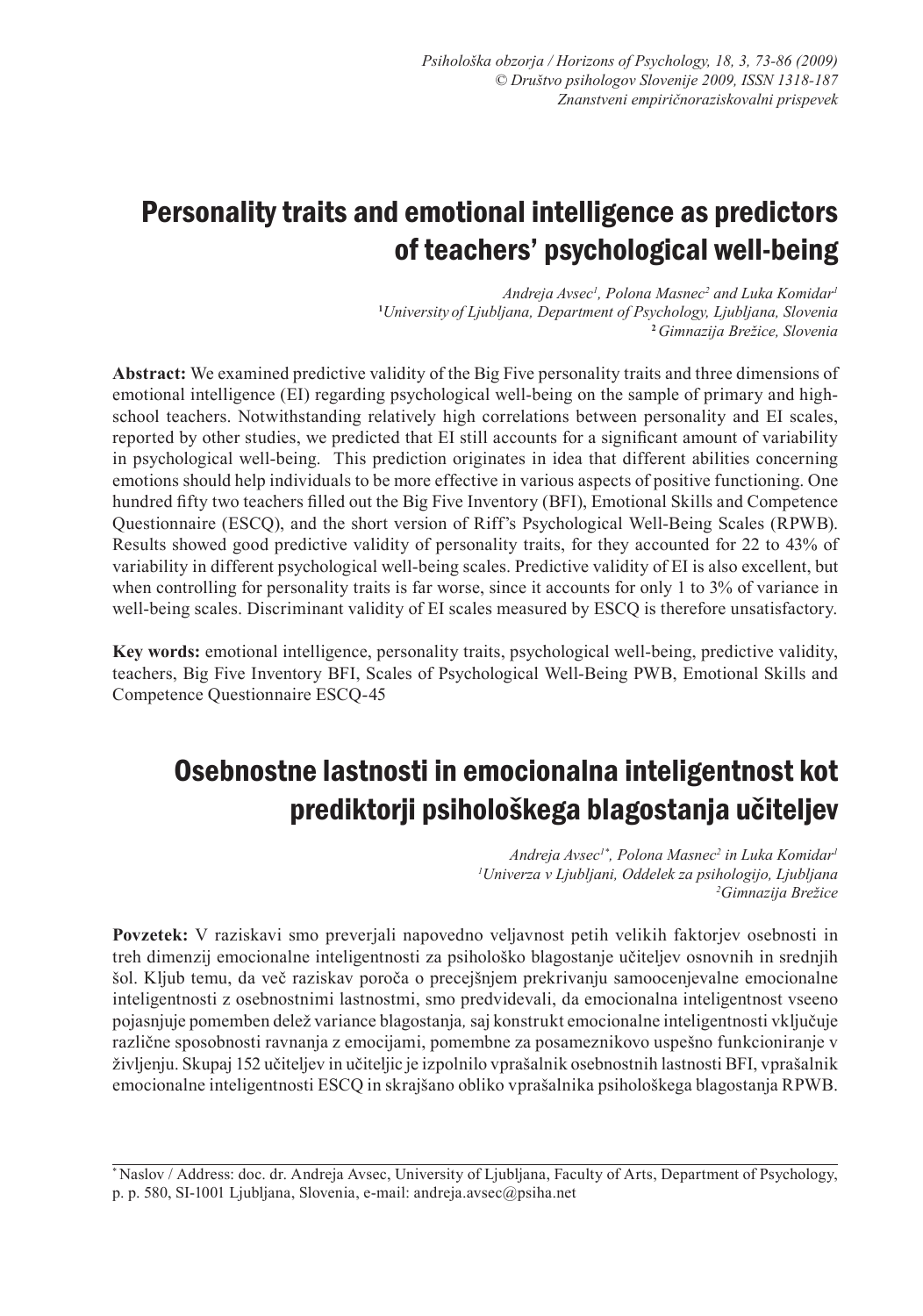Rezultati so potrdili napovedno veljavnost osebnostnih lastnosti, saj napovedujejo 22 do 43 % variance različnih področij blagostanja. Napovedna veljavnost emocionalne inteligentnosti pa ob kontroliranju vpiva osebnostnih lastnosti sicer doseže nivo 1-odstotnega tveganja, vendar je praktična vrednost tega doprinosa zanemarljiva, saj pojasnjuje le 1–3 % variance. Lahko zaključimo, da naši rezultati kažejo na preveliko prekrivanje med osebnostnimi lastnostmi in emocionalno inteligentnostjo, če jo merimo z vprašalnikom ESCQ.

**Ključne besede:** čustvena inteligentnost, osebnostne lastnosti, psihološko blagostanje, učitelji, Vprašalnik petih velikih faktorjev osebnosti BFI, Vprašalnik psihološkega blagostanja RPWB, Vprašalnik emocionalne kompetentnosti ESCQ-45

 $CC = 3120, 2220$ 

When compared with the "classical" construct of intelligence, the main advantage of EI is its supposedly better predictive validity regarding real-life prosperity (Mayer, 1999). One of the aspects of a prosperous, successful life is the subjective satisfaction with life, and also positive functioning on specific areas of one's life. The classical intelligence construct is not the most appropriate predictor of such aspects of one's performance in life. On the other hand, there are several studies that show significant correlation between EI and satisfaction with life (e. g., Gallagher & Vella-Broderick, 2008; Gannon & Ranzijn, 2005; Palmer, Donaldson, & Stough, 2002). One of the goals of our study was to explore the aforementioned relationships on the sample of teachers, since their constant interaction with students demands high level of interpersonal intelligence. Past studies on teachers demonstrated the importance of EI for teaching activities (e. g., Chan, 2008; Di Fabio & Palazzeschi, 2008; Landa, Lopez-Zafra, de Antonana, & Pulido, 2006; Perry & Ball, 2007).

On the basis of a theoretical framework proposed by Salovey and Mayer (1990) we can assume that higher levels of EI can improve psychological well-being. Individuals who have EI above the average are more aware of their emotions and emotions of others, and are able to effectively control their emotions. Such behavior raises the probability that a person will put more effort in self-realization and personal growth and not in seeking short-term enjoyment which often leads to undesired states when emotions control a person and not the other way around. Above average emotionally intelligent individuals are also supposed to experience higher levels of subjective and psychological well-being (especially in the areas of personal growth, positive interpersonal relationships, and self-acceptance). Because they are able to understand and control their emotions, they tend to behave more rationally when confronted by problems, have internal locus of control, perceive everyday troubles as less stressful, perceive themselves as more efficient, experience more positive than negative emotions, and receive more social support from closer as well as more distant members of their social network (Bar-On, 2000).

There are several studies that dealt with the relationship between EI and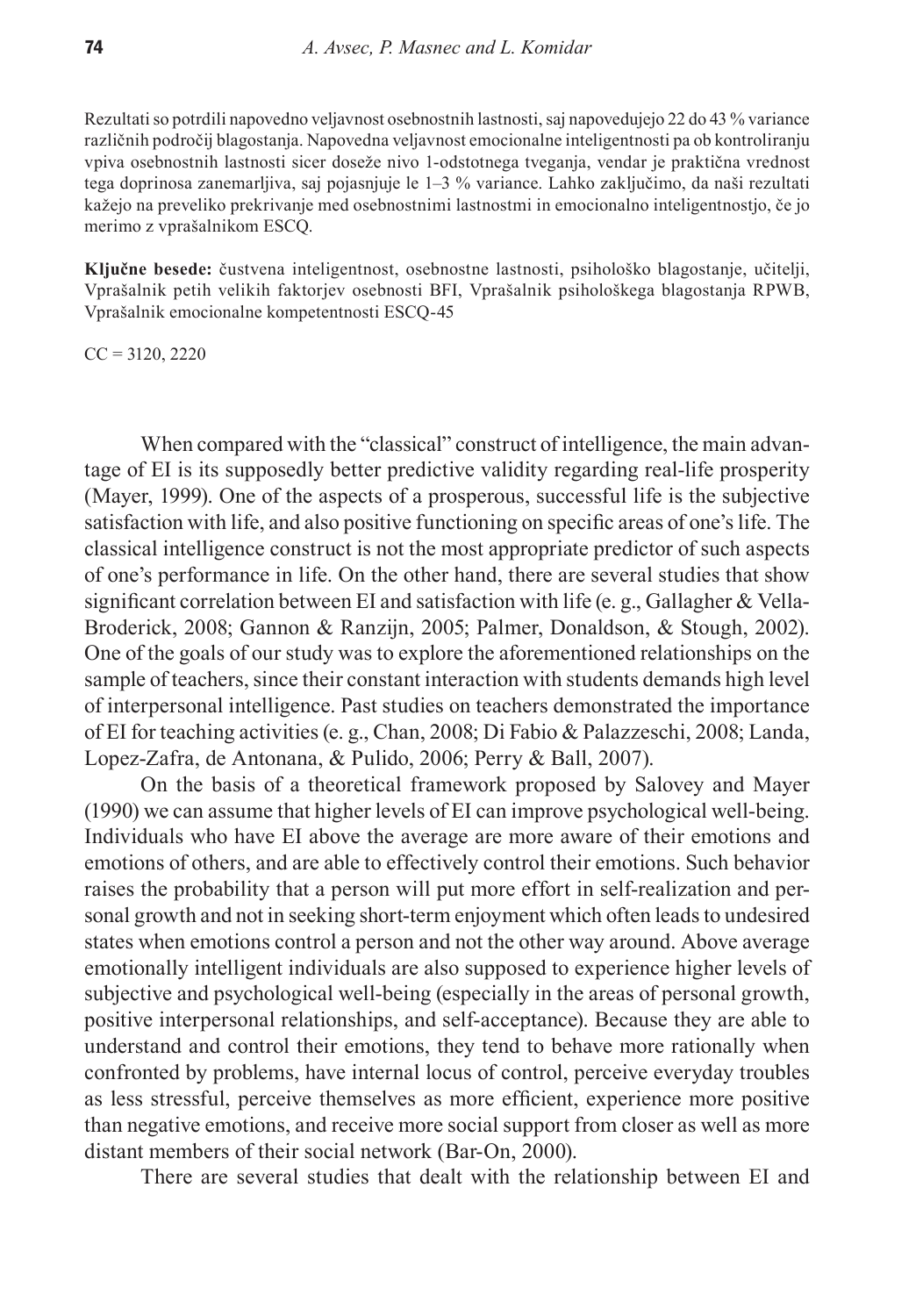subjective well-being. Bar-On  $(2006)$  reported high correlations  $(r = .76)$  between self-reported EI and subjective well-being, and concluded that the abilities of understanding and accepting one's own emotions, setting goals in order to develop one's own potentials, and seeing events in the right perspective are the most important factors of subjective well-being. Other similar studies report lower but still significant correlations (Bastian, Burns, & Nettlebeck, 2005; Day, Therrien, & Carroll, 2005; Extremera & Fernandez-Berrocal, 2005; Gallagher and Vella-Broderick, 2008; Gannon & Ranzijn, 2005; Palmer et al., 2002).

While the hedonistic view of well-being focuses on outcomes of happiness or enjoyment, eudaimonic view emphasizes the process of "living well" and the contents of one's life (Ryan, Huta, & Deci, 2008). Ryff (1989) defined psychological wellbeing as "striving toward perfection that represents realization of one's potentials". Shulman and Hemenover (2006) conducted an extensive study in which they also explored the relationship between EI and psychological well-being. They discovered low to moderate correlations between EI and different dimensions of psychological well-being. Psychological well-being was most highly correlated with the forth level of EI (i. e., "control of emotions"), the second highest correlation was obtained with "understanding of emotions", and the third highest correlation was discovered with "perception of emotions".

One of the most substantial critiques of the construct of EI refers to its discriminant validity with regard to personality traits (Mayer, 1999), for there is a lot of evidence of high association between EI and various personality constructs. Dawda and Hart (2000) reported significant correlations between total score on EI questionnaire EQ-I (Bar-On, 1997) and all Big Five personality factors. Day et al. (2005) have also shown that there is high correlation between the score on EQ-I, extraversion, and conscientiousness. By using different questionnaires for measuring EI, namely EIS (Shutte et al., 1998) and TMMS (Salovey, Mayer, Goldman, Turvey, & Palfai, 1995), some studies found evidence of better discriminant validity. Shutte et al. discovered significant correlation between the score on EIS and openness, whereas the correlations with other Big Five factors proved insignificant. Similarly, studies that used TMMS (e. g., Extremera & Fernandez-Berrocal, 2005; Gannon & Ranzijn, 2005) showed satisfactory discriminant validity regarding neuroticism, the Big Five factor that is usually most highly correlated with EI (e. g., Shulman & Hemenover, 2006). Shulman and Hemenover reported the highest negative correlation between neuroticism and self-acceptance (i. e., a dimension of psychological well-being). Lower correlations were found with extraversion, conscientiousness, and agreeableness, and the lowest correlation was obtained with openness. Avsec and Sočan (in press) discovered the highest correlations between dimensions of psychological wellbeing, openness, and agreeableness, somewhat lower with conscientiousness, and the lowest with extraversion and neuroticism. It is worth noting that these findings contradict those of Shulman and Hemenover, for they found the highest correlations between EI, extraversion, and neuroticism. In both mentioned studies, openness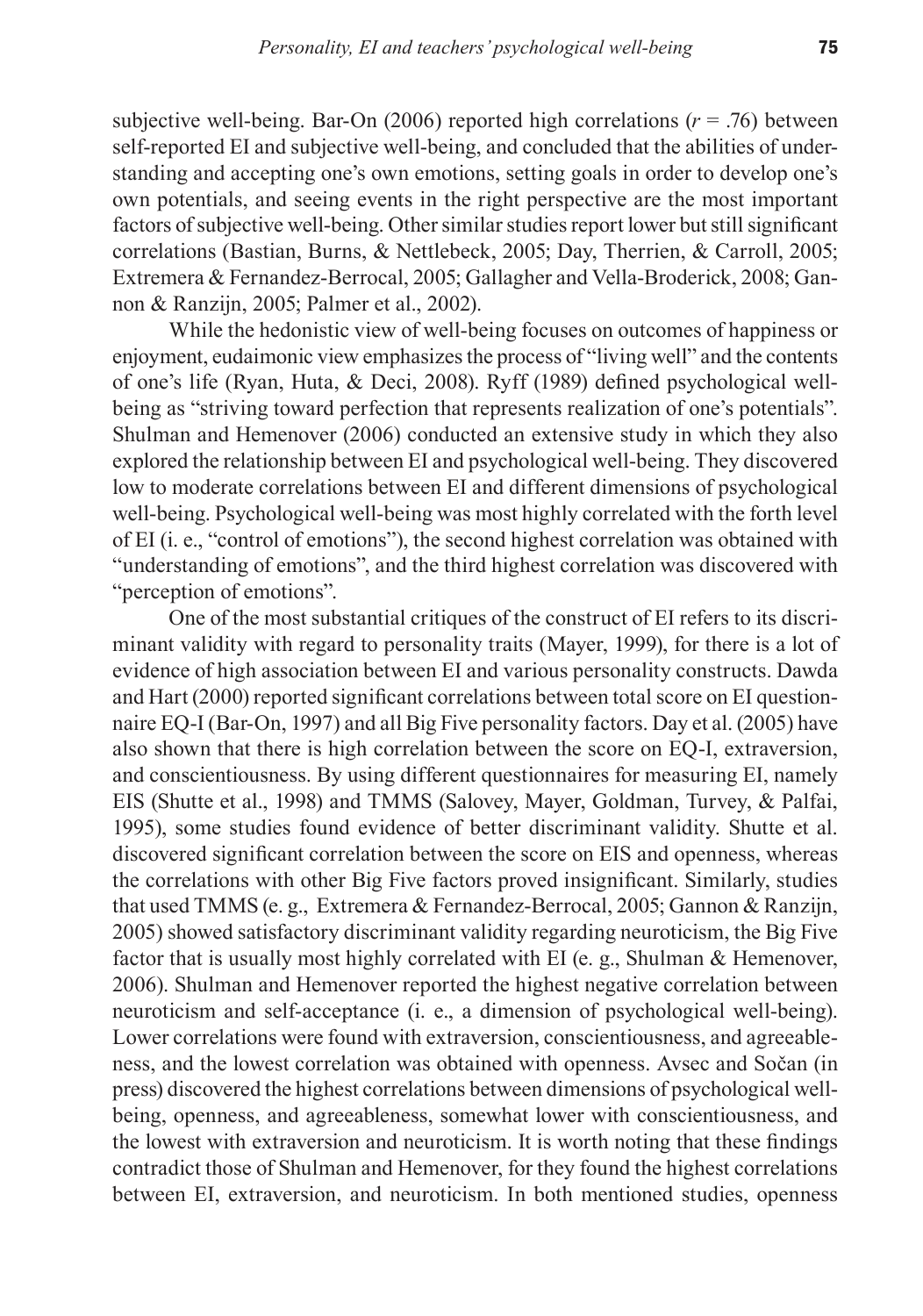was most highly correlated with personal growth scale of psychological well-being. Schmutte and Ryff (1997) reported that self-acceptance, environmental mastery, and purpose in life are significantly correlated with extraversion, conscientiousness, and neuroticism, personal growth with openness, positive relations with agreeableness and extraversion, autonomy with neuroticism.

Predictive validity of EI for subjective well-being is somewhat lessened if we control the effect of personality traits, but even in this case EI can still account for a significant amount of variability in subjective well-being (Gannon & Ranzijn, 2005; Saklofske, Austin, & Minski, 2003). Regarding prediction of psychological well-being, Shulman and Hemenover (2006) discovered that after controlling the variance in well-being that is accounted for by personality traits, EI explained a negligible amount of variance (1 to 6%). The authors used the TMMS questionnaire, which was originally not designed to measure EI, and this fact of course renders their findings questionable.

The main goal of the present study was to examine the predictive validity of ESCQ questionnaire (Takšić, 1998, 2001) for measuring EI. We assumed that EI is an important predictor of well-being, for it is necessary to understand one's emotions and emotion of others for successful personal growth and achieving autonomy. In order to successfully control one's environment and to maintain positive interpersonal relationships one must possess an ability to control emotions. Also, to perceive life as meaningful and to accept oneself, one must accept her/his emotions. Due to justified critique regarding overlapping of EI and personality we controlled the effect of personality traits when investigating the predictive validity of EI for well-being.

## Method

### **Subjects**

One hundred fifty two teachers (29 male, 115 female; 8 participants did not report their gender) from two elementary and three high schools participated in the study. The subjects' age ranged from 23 to 60 years  $(M = 39$  years). Most of the participants ( $n = 109$ ) finished university education ( $7<sup>th</sup>$  level of education).

#### **Instruments**

Emotion Skills and Competence Questionnaire ESCQ-45 (Takšić, 1998, 2001) is based on the model of EI developed by Mayer and Salovey (1997). ESCQ-45 is a shortened version of the ESCQ-136 questionnaire, which was adapted for the Slovenian environment (Avsec & Takšić, 2007). It consists of 45 items, out of which 16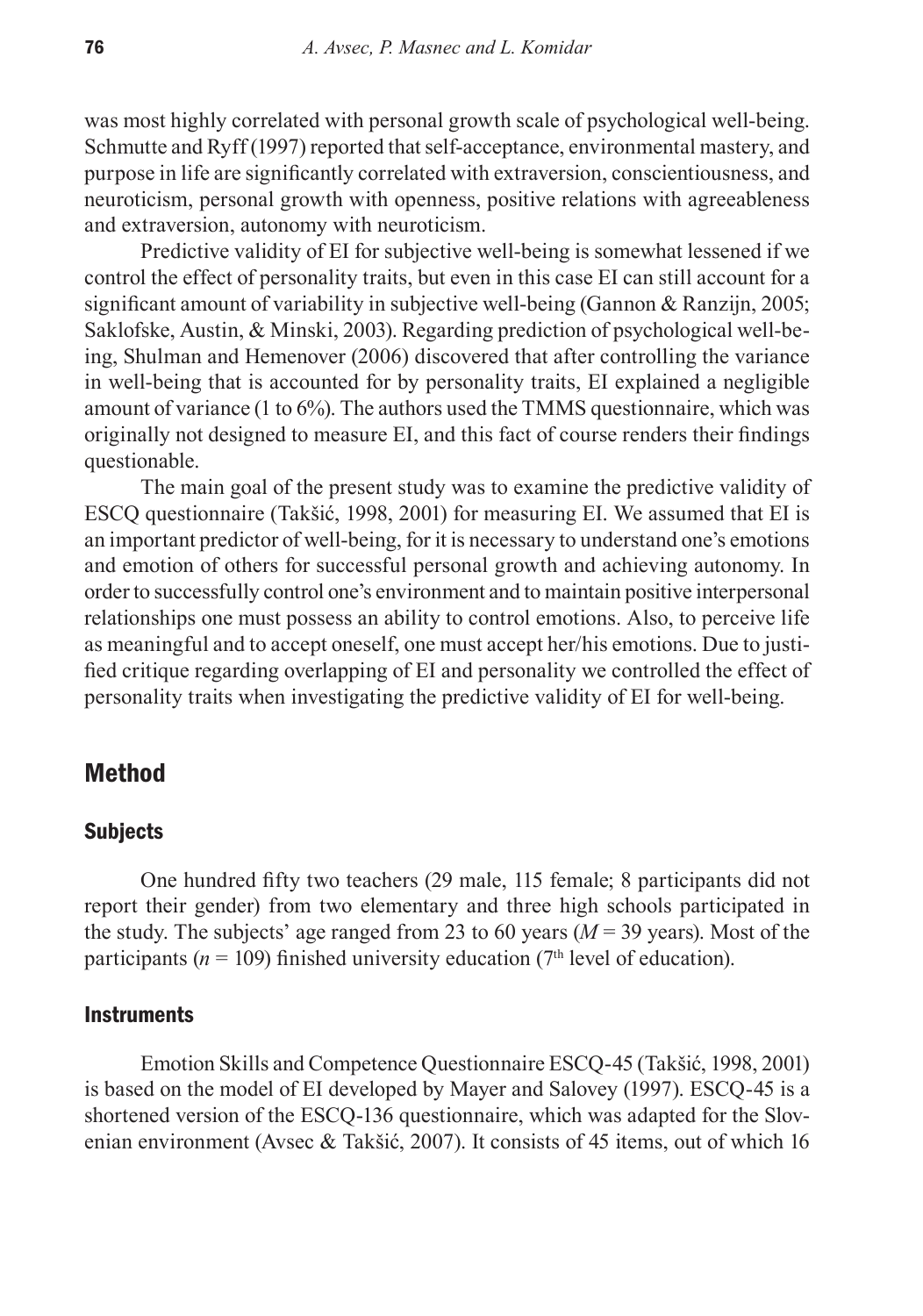comprise the Ability to perceive and understand emotions scale, 13 items comprise the Ability to express and label emotions scale, and the remaining 16 items form the Ability to manage and regulate emotions scale. The participant's task is to specify to what degree each of the items is relevant to her/him on a 5-level scale  $(1 -$ Never, 2 – Seldom, 3 – Occasionally, 4 – Usually, 5 – Always). Information regarding metric characteristics of the original Slovenian version can be found in a publication by Avsec in Takšić. Coefficients of internal consistency obtained in the present study were as follows: the Ability to perceive and understand emotions scale ( $\alpha = .90$ ), the Ability to express and label emotions scale ( $\alpha$  = .88), the Ability to manage and regulate emotions scale ( $\alpha$  = .76), the overall scale ( $\alpha$  = .93).

The short version of the Ruff's Psychological Well-Being Scales RPWB (Ryff, 1989) consists of 27 items. Environmental Mastery, Self-Acceptance, Positive Relations, and Purpose in Life scales are composed of 4 items, 5 items refer to the Personal Growth scale, and 6 items measure the Autonomy scale. The participants' task is to specify their level of agreement to each item on a 6-level scale (1 – Strongly disagree,  $2$  – Mostly disagree,  $3$  – Partly disagree,  $4$  – Partly agree,  $5$  – Mostly agree, 6 – Strongly agree). 10 items are keyed in the opposite direction than others. Coefficients of internal consistency obtained in the present study were as follows: Self-Acceptance scale ( $\alpha$  = .75), Positive Relations scale ( $\alpha$  = .60), Autonomy scale ( $\alpha$  = .69), Environmental Mastery scale ( $\alpha$  = .71), Purpose in Life scale ( $\alpha$  = .69), Personal Growth scale ( $\alpha$  = .80).

The Big Five personality questionnaire (BFI; John, Donahue, and Kentle, 1991) consists of 44 items. It measures five Big Five personality scales, namely Extraversion (8 items), Agreeableness (9 items), Conscientiousness (9 items), Neuroticism (8 items), and Openness (10 items). The participants' task is to specify their level of agreement to each item on a 5-level scale (1 – Strongly disagree, 2 – Disagree, 3 - Neither agree nor disagree, 4 – Agree, 5 – Strongly disagree). 16 items are keyed inversely. Coefficients of internal consistency obtained in the present study were as follows: Extraversion ( $\alpha$  = .79), Agreeableness ( $\alpha$  = .71), Conscientiousness ( $\alpha$  = .72), Neuroticism ( $\alpha$  = .80), and Openness ( $\alpha$  = .77).

In our research we included also a test for measuring EI – TOESUS (Takšić, Arar in Molander, 2004) – but it did not relate to any other variable and did not predict any scale of well-being so we omitted it from analyses.

### Procedure

The participants received the set of questionnaires in their own schools. The instructions were written on the first page of every questionnaire. The time allotted to each questionnaire was not limited. The majority of participants required around 30 minutes to fill out all questionnaires.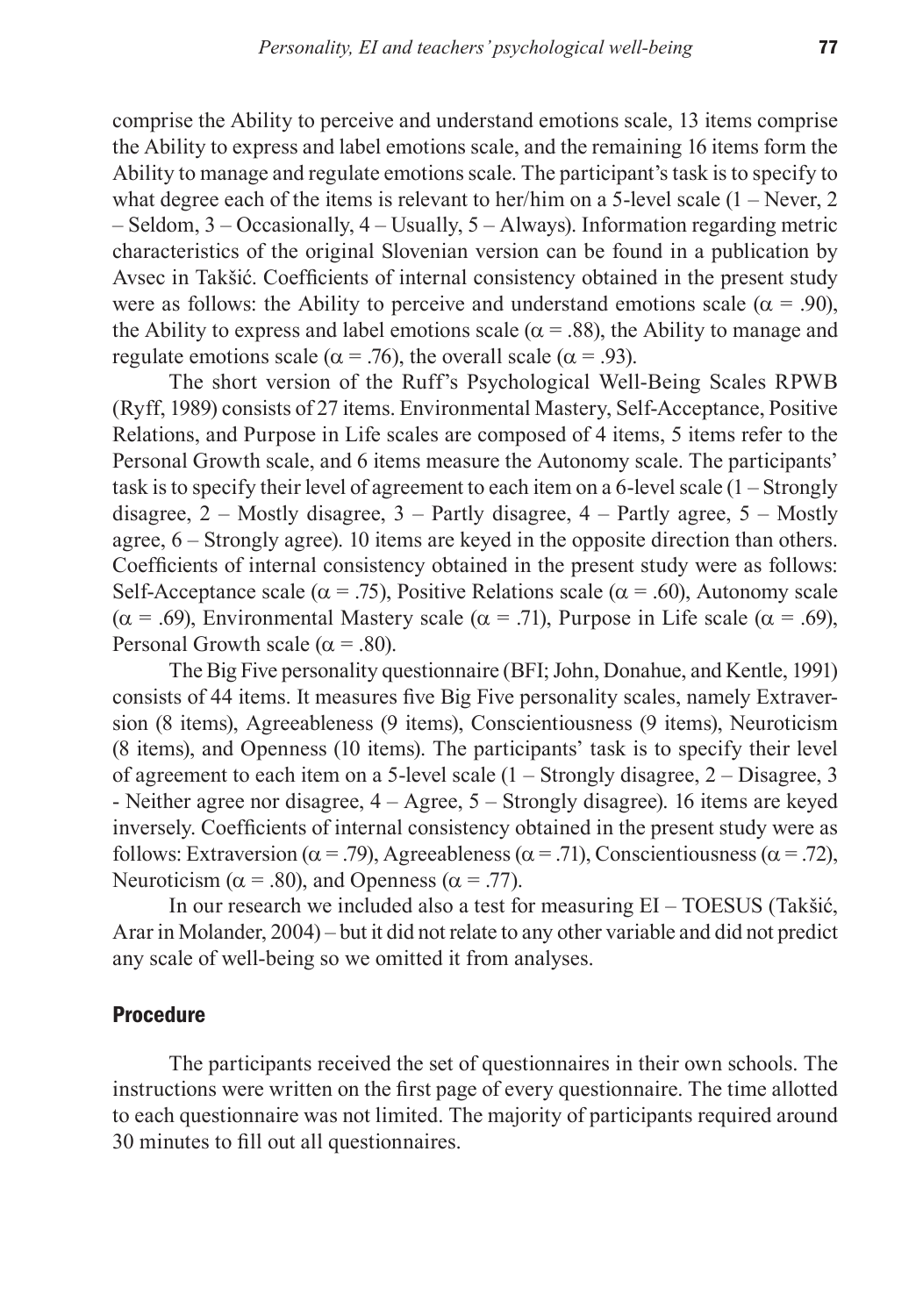## **Results**

|                                | M     | SD   |
|--------------------------------|-------|------|
| <b>BFI</b>                     |       |      |
| Extraversion                   | 28.34 | 5.19 |
| Agreeableness                  | 36.05 | 4.44 |
| Conscientiousness              | 34.81 | 4.50 |
| Neuroticism                    | 21.34 | 4.98 |
| <b>Openness</b>                | 36.25 | 5.17 |
| <b>PWB</b>                     |       |      |
| <b>Environmental Mastery</b>   | 18.80 | 3.06 |
| Self-Acceptance                | 19.51 | 3.11 |
| Positive Relations with Others | 19.74 | 2.95 |
| Autonomy                       | 24.44 | 4.42 |
| Personal Growth                | 26.07 | 3.35 |
| Purpose in Life                | 19.80 | 3.59 |
| <b>ESCQ</b>                    |       |      |
| Perceive & Understand Emotions | 57.77 | 8.24 |
| Express & Label Emotions       | 47.91 | 7.35 |
| Manage & Regulate Emotions     | 58.46 | 6.29 |

Table 1. *Descriptive statistics for scales of all used questionnaires*

In Table 1 we present descriptive statistics for the used questionnaires. We calculated correlations between personality traits, psychological well-being scales and EI scales (Table 2). Personality traits are moderately correlated to almost all psychological well-being dimensions, except for the correlation between autonomy, agreeableness and conscientiousness. Extraversion was most highly correlated to self-acceptance scale, openness to personal growth, conscientiousness to environmental mastery and purpose in life, neuroticism to self-acceptance and environmental mastery, and agreeableness to positive relations and personal growth.

We obtained similar results when calculating correlations between personality traits and EI measured by ESCQ, i. e., we also found low to moderate correlations personality traits with almost all EI scales. The only exceptions were conscientiousness and neuroticism that did not correlate significantly with the ability to express and label emotions.

Correlations between dimensions of EI and psychological well-being were found to be mostly low to moderate and always had a positive sign. The highest correlations were obtained between all three EI scales and positive relations dimension of well-being.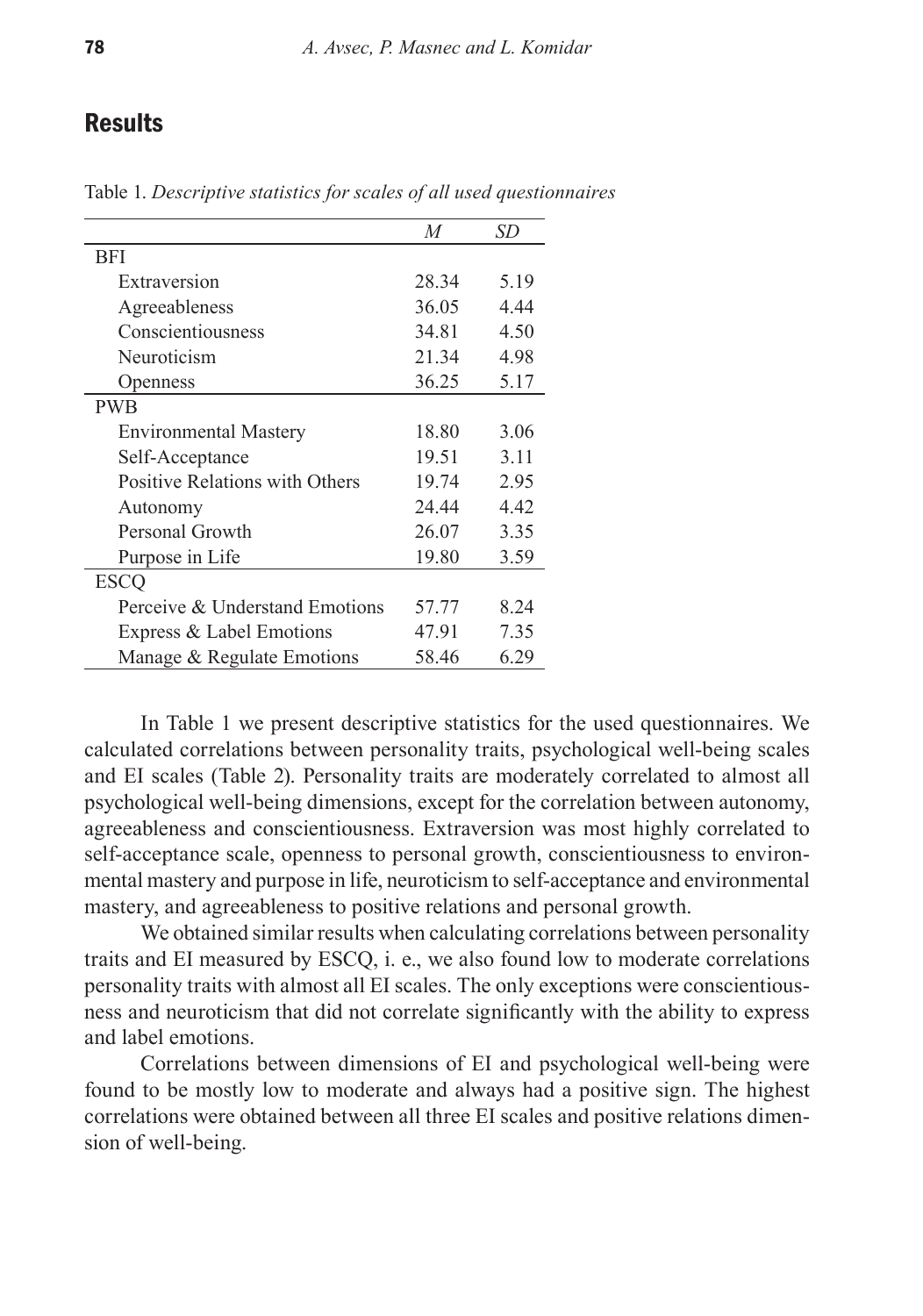|                                                  | Personality traits |              |   |                                                         |         | Emotional intelligence scales    |           |          |  |
|--------------------------------------------------|--------------------|--------------|---|---------------------------------------------------------|---------|----------------------------------|-----------|----------|--|
| Psychological well-                              |                    |              |   |                                                         |         | Perceive & Express & Manage $\&$ |           |          |  |
| being scales                                     | E                  | $\mathsf{A}$ | C | N                                                       | $\circ$ | Understand                       | Label     | Regulate |  |
| Environmental                                    |                    |              |   |                                                         |         |                                  |           |          |  |
| Mastery                                          |                    |              |   | $.38^{**}$ $.28^{**}$ $.48^{**}$ $-.51^{**}$ $.28^{**}$ |         | .12                              | $19^*$    | $.32**$  |  |
| Self-Acceptance                                  |                    |              |   | $.49^{**}$ $.29^{**}$ $.39^{**}$ $-.51^{**}$ $.35^{**}$ |         | $24^{**}$                        | $.35***$  | $.43***$ |  |
| <b>Positive Relations</b>                        |                    |              |   | $.37^{**}$ $.41^{**}$ $.33^{**}$ $-.29^{**}$ $.38^{**}$ |         | $.27***$                         | $.40**$   | $.40**$  |  |
| Autonomy                                         |                    |              |   | $.28^{**}$ 09 15 $-.37^{**}$ 32 <sup>**</sup>           |         | .09                              | $.18*$    | $.21*$   |  |
| Personal Growth                                  |                    |              |   | $.27^{**}$ $.41^{**}$ $.17^{*}$ $-.20^{**}$ $.47^{**}$  |         | $.25***$                         | $.35***$  | $.38***$ |  |
| Purpose In Life                                  |                    |              |   | $.41^{**}$ $.25^{**}$ $.46^{**}$ $-.47^{**}$ $.29^{**}$ |         | .15                              | $20^*$    | $.36***$ |  |
| Perceive & Under-                                |                    |              |   |                                                         |         |                                  |           |          |  |
| stand                                            |                    |              |   | $.17^*$ $.30^{**}$ $.17^*$ $-.10$ $.37^{**}$            |         |                                  | $74^{**}$ | $.65***$ |  |
| Express & Label                                  |                    |              |   | $.31^{**}$ $.33^{**}$ $.13$ $-.11$ $.43^{**}$           |         | $.74***$                         |           | $.66***$ |  |
| Manage & Regulate .30** .39** .22** -.35** .37** |                    |              |   |                                                         |         | $.65***$                         | $.66***$  |          |  |

Table 2. *Correlations between the dimensions of psychological well-being, EI, and personality traits*

*Note.* E – Extraversion, A – agreeableness, C - Conscientiousness, N – neuroticism, O – openness.  $p^*$   $p < .05$ ,  $p^*$   $p < .01$ .

Table 3 shows the results of a hierarchical regression analysis, with personality traits (step 1) and EI scales (step 2) as predictors of psychological well-being. Personality traits account for 22% to 43% of variability in various psychological well-being scales. Because these results are very similar to those obtained by simple correlation analyses, we will focus on the contribution of EI dimensions to explained variance in psychological well-being. In spite of moderately high correlations between EI dimensions and psychological well-being scales, the regression analysis revealed low, practically negligible relative importance of EI dimensions when controlling for personality traits. This was due an issue of multicollinearity, i. e., EI scales were highly correlated; therefore it was hard to reliably assess the relative importance of each of the EI scales.

## **Discussion**

The present study discovered significant predictive validity of personality traits regarding psychological well-being of primary and high-school teachers, whereas EI proved to be less important when predicting psychological well-being.

The construct of personality is one of the most relevant predictor of well-being (DeNeve & Cooper, 1998; Diener & Lucas, 2003; Steel, Schmidt, & Shultz, 2008). The present study also confirmed the important role of personality for psychological well-being. The relative importance of a particular personality trait depends on the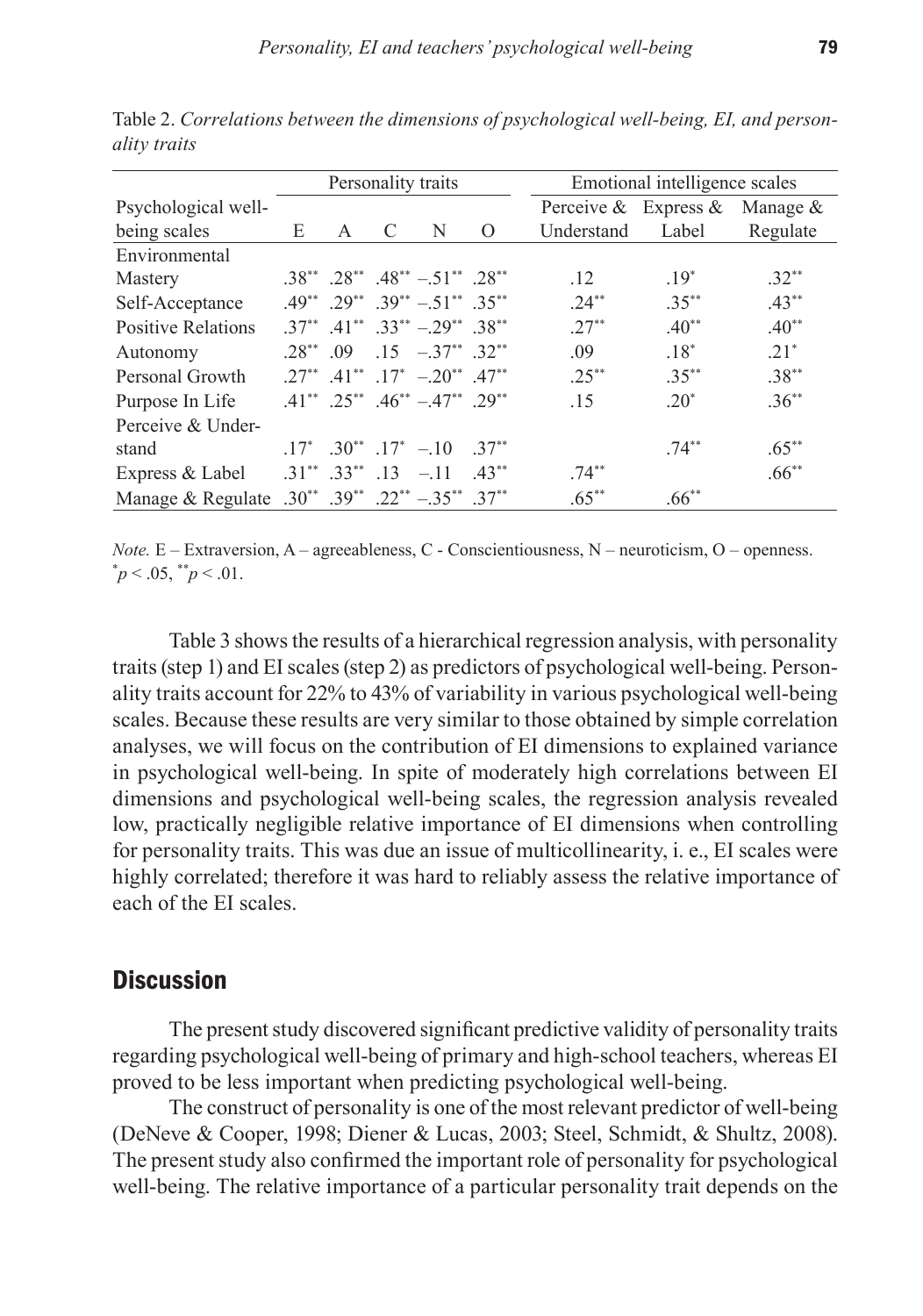| <b>Step</b>                               | Predictor                              | β          | R   | $R^2$ | $\Delta R^2$ in $\%$ |  |
|-------------------------------------------|----------------------------------------|------------|-----|-------|----------------------|--|
| Dependent variable: Environmental mastery |                                        |            |     |       |                      |  |
| Step 1                                    | Gender                                 | $-0.05$    |     |       |                      |  |
|                                           | Age                                    | $-0.10$    | .11 | .01   | $1\%$                |  |
| Step 2                                    | Extraversion                           | 0.16       |     |       |                      |  |
|                                           | Agreeableness                          | 0.07       |     |       |                      |  |
|                                           | Conscientiousness                      | $0.34**$   |     |       |                      |  |
|                                           | Neuroticism                            | $-0.28**$  |     |       |                      |  |
|                                           | Openness                               | 0.08       | .64 | .40   | 39%                  |  |
| Step 3                                    | Perceive & Understand                  | $-0.17$    |     |       |                      |  |
|                                           | Express & Label                        | 0.07       |     |       |                      |  |
|                                           | Manage & Regulate                      | 0.08       | .64 | .41   | $1\%$                |  |
| Dependent variable: Self-acceptance       |                                        |            |     |       |                      |  |
| Step 1                                    | Gender                                 | 0.01       |     |       |                      |  |
|                                           | Age                                    | $-0.18*$   | .81 | .03   | 3%                   |  |
| Step 2                                    | Extraversion                           | $0.26**$   |     |       |                      |  |
|                                           | Agreeableness                          | 0.09       |     |       |                      |  |
|                                           | Conscientiousness                      | $0.19**$   |     |       |                      |  |
|                                           | Neuroticism                            | $-0.30**$  |     |       |                      |  |
|                                           | Openness                               | 0.13       | .66 | .44   | 41%                  |  |
| Step 3                                    | Perceive & Understand                  | $-0.08$    |     |       |                      |  |
|                                           | Express & Label                        | 0.14       |     |       |                      |  |
|                                           | Manage & Regulate                      | 0.13       | .68 | .47   | 3%                   |  |
|                                           | Dependent variable: Positive relations |            |     |       |                      |  |
| Step 1                                    | Gender                                 | 0.11       | .24 | .06   | 6%                   |  |
|                                           | Age                                    | $-0.22$ ** |     |       |                      |  |
| Step 2                                    | Extraversion                           | $0.24**$   |     |       |                      |  |
|                                           | Agreeableness                          | $0.27**$   |     |       |                      |  |
|                                           | Conscientiousness                      | 0.15       |     |       |                      |  |
|                                           | Neuroticism                            | $-0.04$    |     |       |                      |  |
|                                           | Openness                               | 0.14       | .58 | .33   | 27%                  |  |
| Step 3                                    | Perceive & Understand                  | $-0.10$    |     |       |                      |  |
|                                           | Express & Label                        | 0.21       |     |       |                      |  |
|                                           | Manage & Regulate                      | 0.08       | .60 | .37   | 3%                   |  |
|                                           | Dependent variable: Autonomy           |            |     |       |                      |  |
| Step 1                                    | Gender                                 | $-0.17$    |     |       |                      |  |
|                                           | Age                                    | 0.04       | .17 | .03   | 3%                   |  |
| Step 2                                    | Extraversion                           | 0.00       |     |       |                      |  |
|                                           | Agreeableness                          | $-0.01$    |     |       |                      |  |
|                                           | Conscientiousness                      | 0.04       |     |       |                      |  |
|                                           | Neuroticism                            | $-0.32**$  |     |       |                      |  |
|                                           | Openness                               | $0.30**$   | .50 | .25   | 22%                  |  |
| Step 3                                    | Perceive & Understand                  | $-0.21$    |     |       |                      |  |
|                                           | Express & Label                        | 0.15       |     |       |                      |  |
|                                           | Manage & Regulate                      | 0.02       | .52 | .27   | 2%                   |  |

Table 3. *Results of hierarchical regression analysis with personality traits and EI scales as predictors of six psychological well-being scales*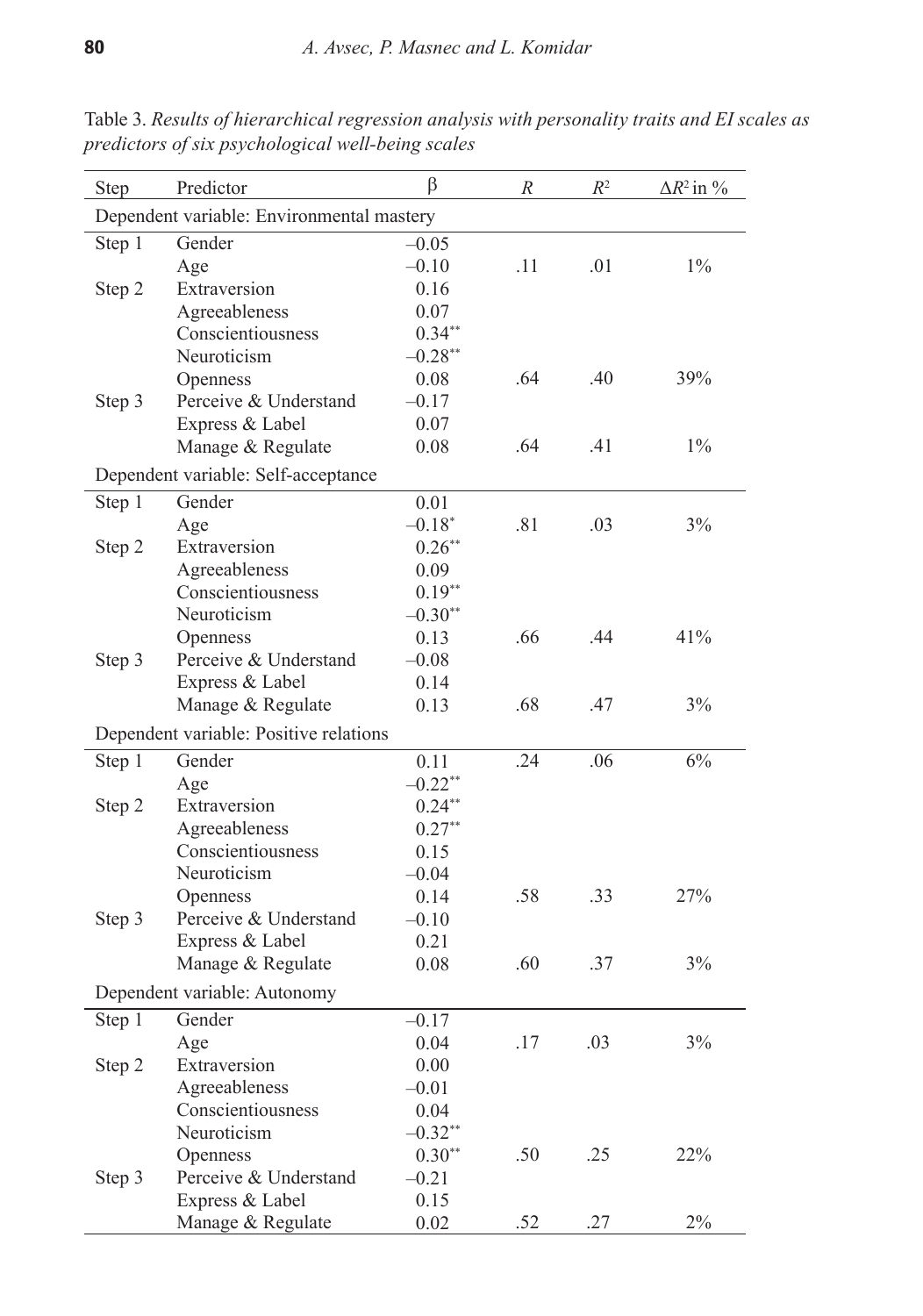| <b>Step</b>                            | Predictor                           | β         | $\boldsymbol{R}$ | $R^2$ | $\Delta R^2$ in % |  |
|----------------------------------------|-------------------------------------|-----------|------------------|-------|-------------------|--|
| Dependent variable: Personality growth |                                     |           |                  |       |                   |  |
| Step 1                                 | Gender                              | $0.22**$  |                  |       |                   |  |
|                                        | Age                                 | $-0.13$   | .26              | .06   | 6%                |  |
| Step 2                                 | Extraversion                        | 0.12      |                  |       |                   |  |
|                                        | Agreeableness                       | $0.22**$  |                  |       |                   |  |
|                                        | Conscientiousness                   | $-0.03$   |                  |       |                   |  |
|                                        | Neuroticism                         | $-0.03$   |                  |       |                   |  |
|                                        | Openness                            | $0.34**$  | .56              | .32   | 26%               |  |
| Step 3                                 | Perceive & Understand               | $-0.13$   |                  |       |                   |  |
|                                        | Express & Label                     | 0.14      |                  |       |                   |  |
|                                        | Manage & Regulate                   | 0.14      | .58              | .34   | $2\%$             |  |
|                                        | Dependent variable: Purpose in life |           |                  |       |                   |  |
| Step 1                                 | Gender                              | 0.00      |                  |       |                   |  |
|                                        | Age                                 | $-0.13$   | .13              | .02   | $2\%$             |  |
| Step 2                                 | Extraversion                        | 0.16      |                  |       |                   |  |
|                                        | Agreeableness                       | 0.07      |                  |       |                   |  |
|                                        | Conscientiousness                   | $0.28**$  |                  |       |                   |  |
|                                        | Neuroticism                         | $-0.28**$ |                  |       |                   |  |
|                                        | <b>Openness</b>                     | 0.10      | .61              | 37    | 35%               |  |
| Step 3                                 | Perceive & Understand               | $-0.12$   |                  |       |                   |  |
|                                        | Express & Label                     | $-0.02$   |                  |       |                   |  |
|                                        | Manage & Regulate                   | 0.19      | .63              | .39   | $2\%$             |  |

 $\mu$  < .05,  $\mu$  < .01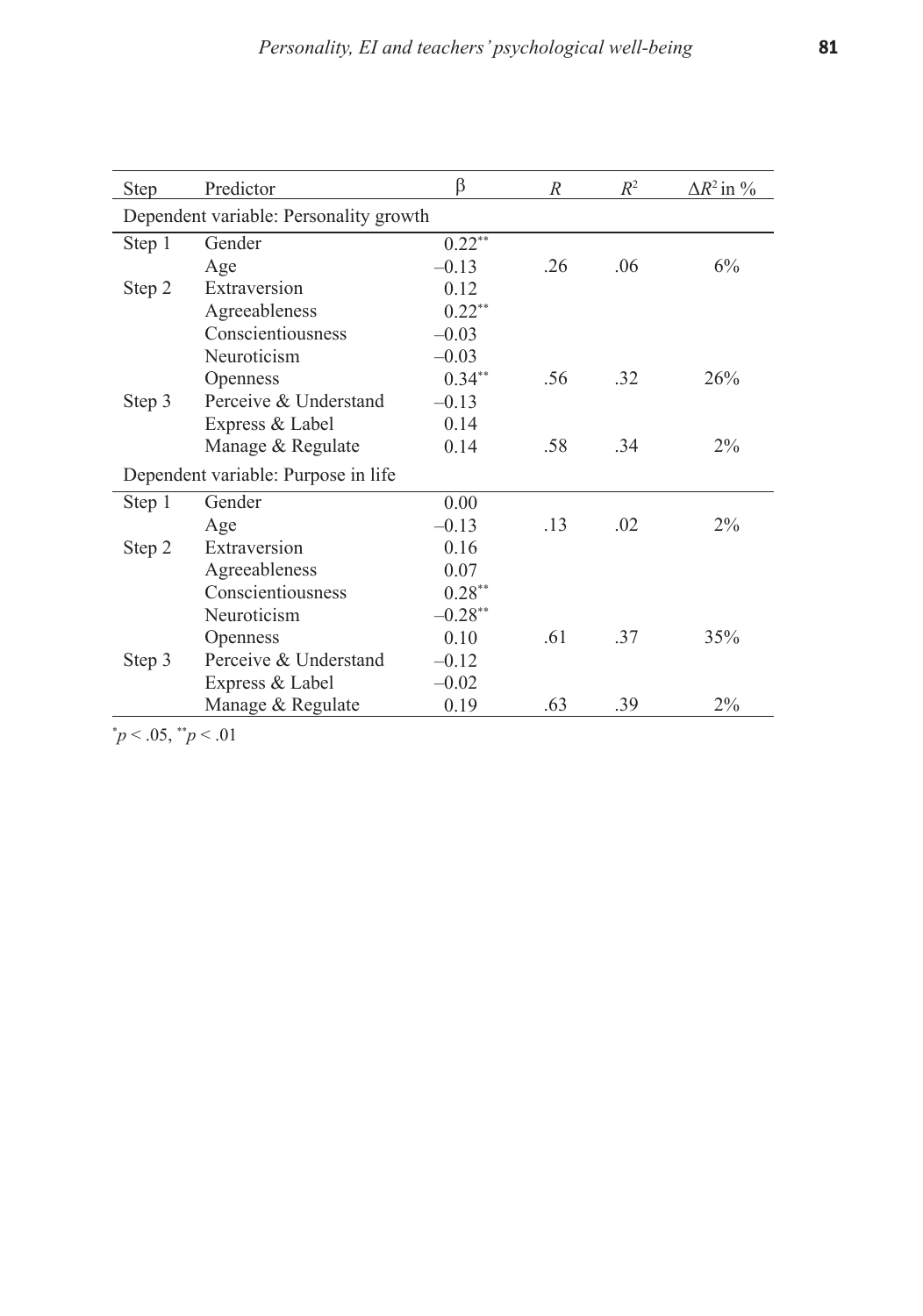dimension of well-being. We identified neuroticism, conscientiousness, and extraversion as the most important predictors of psychological well-being, which is in accordance with previous studies (Schmutte & Ryff, 1997; Shulman & Hemenover, 2006). Therefore, individuals who experience higher well-being are more likely to be energetic, dynamic, meticulous, hard-working, reliable, and able to exhibit efficient self-control and control over their emotions, to influence others around them and rarely experience negative emotions and concerns.

The ability to influence others and stimulate social attention as components of extraversion (Caspi, Roberts, & Shiner, 2005) are correlated to successful environmental mastery, whereas excitement, energy, dynamism, self-assertion, tendency to experience positive emotions, and enjoying social attention are associated with the development of positive attitudes towards oneself and one's own past life. Shulman and Hemenover (2006) derived similar conclusions from their data. Therefore, individuals who are often anxious, vulnerable, angry, in a bad mood, easily frustrated, and tend to feel guilt, also have more negative attitudes towards themselves and their past life, and have more trouble accepting different aspects of themselves.

All correlations between EI and psychological well-being scales were significant, except for the correlation between autonomy and ability to perceive and understand emotions. These results indicate that self-reported EI is highly related to psychological well-being, which is in accordance with previous studies (Gallagher & Vella-Broderick, 2008; Gannon & Ranzijn, 2005; Palmer et al., 2002). Although we did not include measure of work satisfaction in our investigations, we can implicitly assume an indirect association of work satisfaction with general well-being since it is derived from satisfaction with specific aspects of one's life (Diener, Scollon, & Lucas, 2004). Regarding the assumption that EI is very important for occupations that require constant and direct contact with people, it seems that EI should be very important for well-being of teachers. This view is corroborated by the highest correlation obtained in our study, namely the positive correlation between well-being and ability to manage and regulate emotions. This association supports the idea that efficient control of our emotions and emotions of others helps us with achieving goals and thus makes us more satisfied with our lives.

As we have already pointed out, the main problem of trait EI construct is its overlapping with personality traits. For example, the ability to manage and regulate emotions is moderately correlated with neuroticism (it affects one's ability to control emotions) and agreeableness (it affects one's ability to establish positive relations with others). The highest correlation was obtained between EI and openness, which seems reasonable, since openness is often named "intellect" (Goldberg, 1990) and is the trait which is most highly associated with "classical" intelligence. Although many studies confirmed high interrelations between EI and personality (for a review see Avsec, Takšić and Mohorić, this issue), the correlations between personality traits and EI are not as high as to doubt the discriminant validity of EI. As reported in the study of Avsec and coworkers (this issue), the BFI could explain up to 33% of variance in the ESCQ, while in our study it could explain up to 28%.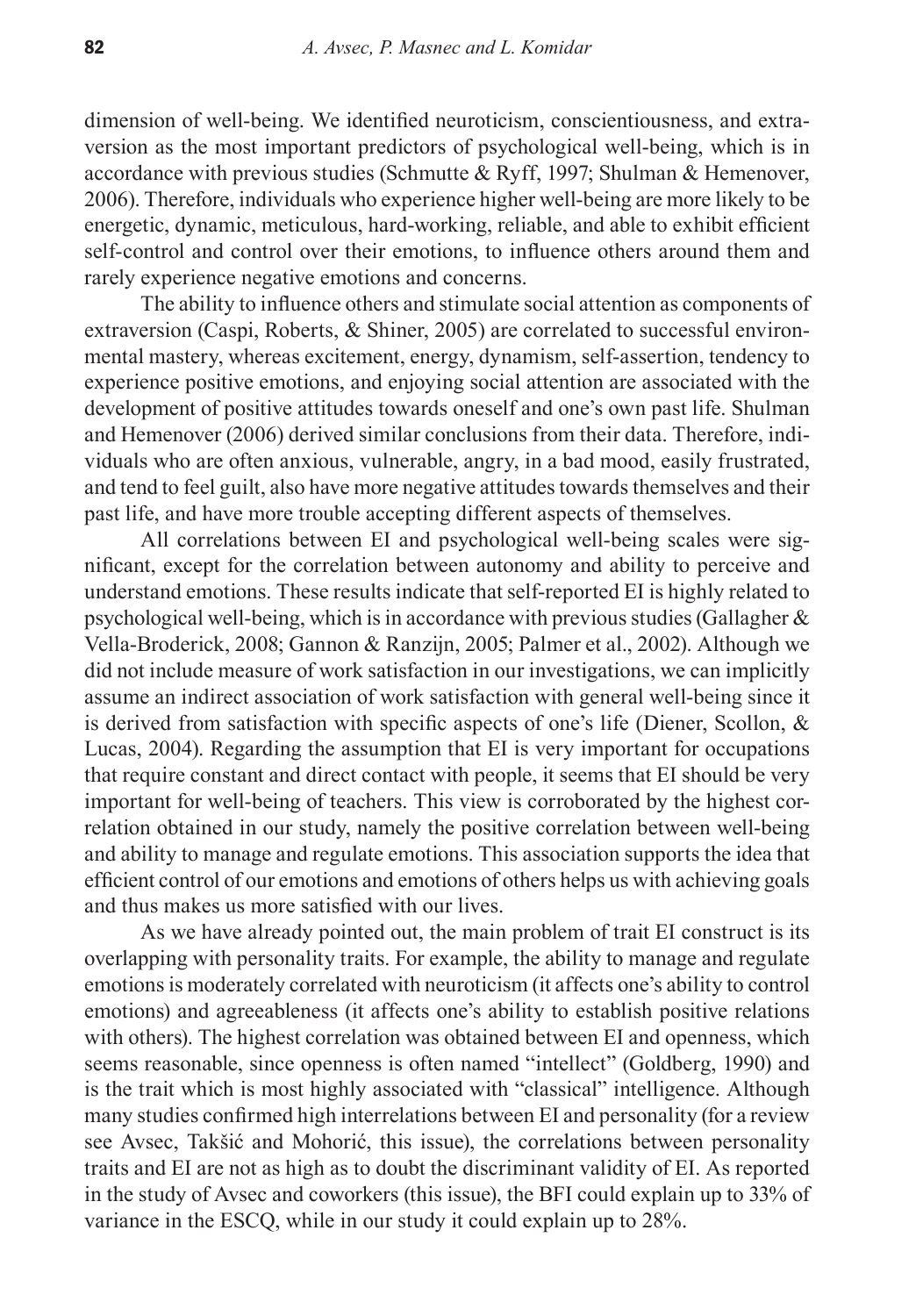But the results of regression analyses showed that the variance of well-being accounted for by EI (when controlling for personality traits) is practically negligible (1 to 3%). It seems that the constructs of trait EI and of the Big Five are overlapping substantially as far as prediction of well-being is concerned. Shulman and Hemenover (2006) reported similarly low proportions of explained variance in well-being by different EI scales (up to 6%) although these percentages were statistically important. In our study EI could also explain a significant amount of variance only in positive relations and self-acceptance. In our study the problem might be in the measure of psychological well-being, i. e., RPWB questionnaire. We used the short version of the questionnaire and reliabilities of some scales are much lower then in the original questionnaire.

We could conclude that EI does not have a very good incremental value in predicting psychological well-being at least when we measure it with the ESCQ. The same variance of psychological well-being could be explained with personality traits. To avoid the issue of overlapping constructs, a test measure of EI could be used; but with the MSCEIT (Mayer, Salovey, & Caruso, 2002) the correlations with psychological well-being were also very low and insignificant. In the case of measure of EI as ability, the most probable cause of low correlations are the methods of EI assessment. This fact puts the importance of EI as a predictor of different criteria measures into question, but since the results of most other studies supported its importance, psychological well-being merits further investigations to gain deeper insight into the construct itself and its relation to EI.

The present study represents an attempt to examine the predictive validity of EI regarding psychological well-being of primary and high-school teachers. We discovered that EI scales, specifically ability to manage and regulate emotions, and ability to express and label emotions are significantly related to all aspects of psychological well-being, but after controlling for personality traits, these correlations became practically negligible. Some limitations of the study should be mentioned. Much more female than male teachers were included in our sample and although we controlled for the gender in regression analyses the sample of males is probably not representative. The problem of unsatisfactory discriminant validity of trait EI can be avoided with direct measuring of EI with a test. We planned to include a measure of ability EI, but as we have already mentioned in the Method section, despite its high reliability, we found no significant correlations with other used measures, and therefore, we omitted it from further analyses.

## References

Avsec, A., & Sočan, G. (in press). Validacija slovenske verzije vprašalnika psihološkega blagostanja RPWB [Validation of Slovenian version of the questionnaire of psychological well-being RPWB]. *Horizons of Psychology.*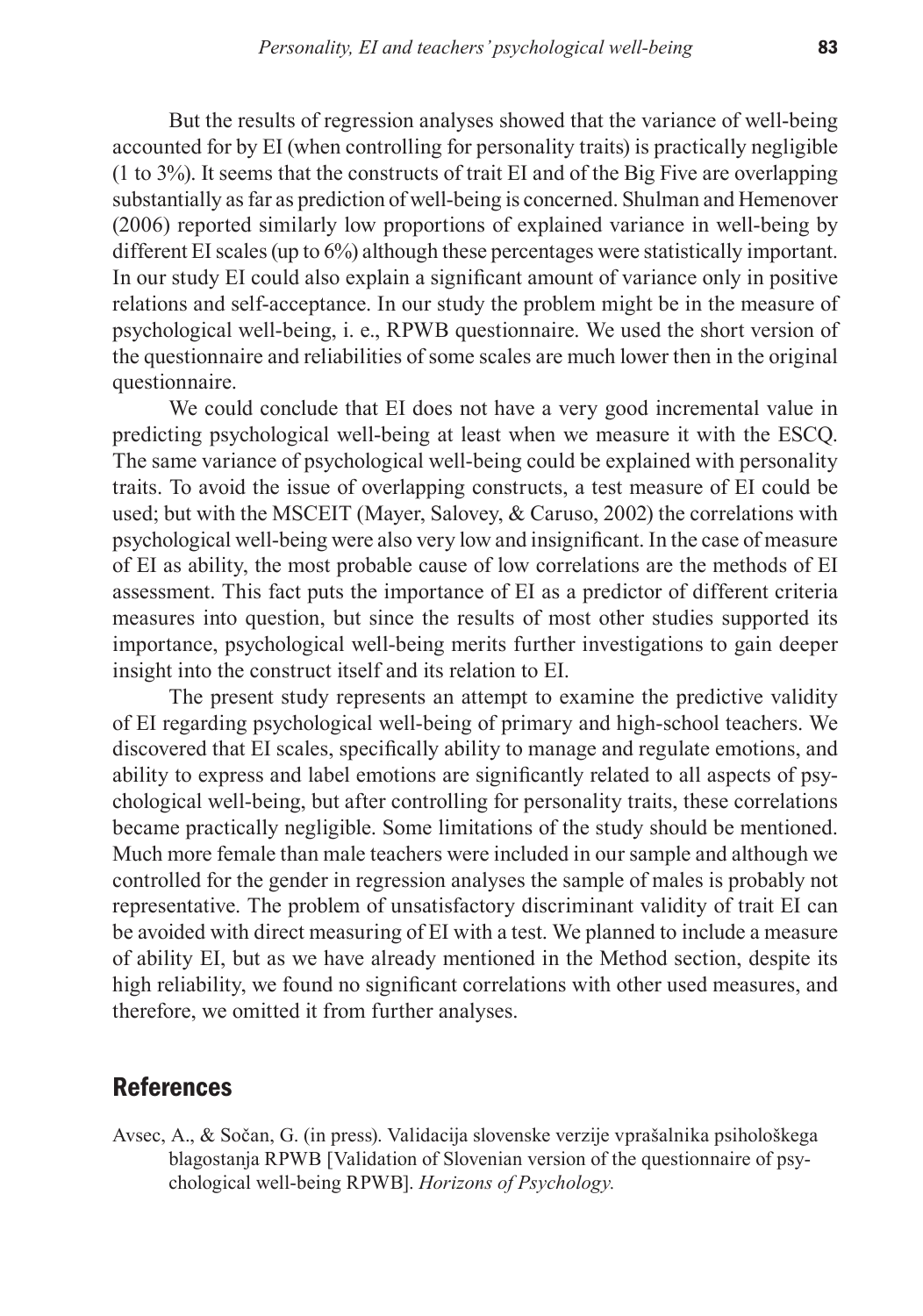- Avsec, A., & Takšić, V. (2007). Vprašalnik emocionalne inteligentnosti ESCQ [The Emotional Skills and Competence Questionnaire ESCQ. In A. Avsec (Ed.), *Psihodiagnostika osebnosti [Psychodiagnostics of Personality]* (pp. 229-234). Ljubljana: Oddelek za psihologijo Filozofske fakultete.
- Bar-On, R. (1997). *Bar-On Emotional Quotient Inventory: A measure of emotional intelligence.* Toronto, ON: Multi-Health Systems Inc.
- Bar-On, R. (2000). Emotional and social intelligence: Insights from the Emotional Quotient Inventory. In R. Bar-On & J. D. A. Parker (Eds.) *Handbook of emotional intelligence: Theory, development, assessment, and application at home, school and in the workplace* (pp. 363-388). San Francisco: Jossey-Bass.
- Bar-On, R. (2006). The Bar-On model of emotional-social intelligence (ESI). *Psicothema, 18(Suppl),* 13-25.
- Bastian, V. A., Burns, N. R., & Nettlebeck, T. (2005). Emotional intelligence predicts life skills, but not as well as personality and cognitive abilities. *Personality and Individual Differences, 39,* 1135-1145.
- Caspi, A., Roberts, B. W., & Shiner, R. L. (2005). Personality development: Stability and change. *Annual Review of Psychology, 56,* 453-484.
- Chan, D. W. (2008). Emotional intelligence, self-efficacy, and coping among Chinese prospective and in-service teachers in Hong Kong. *Educational Psychology, 28,* 397-408.
- Day, A. L., Therrien, D. L., & Carroll, S. A. (2005). Predicting psychological health: Assessing the incremental validity of emotional intelligence beyond personality, Type A behaviour, and daily hassles. *European Journal of Personality, 19,* 519-536.
- Dawda, D., & Hart, S. D. (2000). Assessing emotional intelligence: Reliability and validity of the Bar-On Emotional Quotient Inventory (EQ-i) in university students. *Personality and Individual Differences, 28,* 797-812.
- DeNeve, K. M. in Cooper, H. (1998). The Happy Personality: A meta-analysis of 137 personality traits and subjective well-being. *Psychological Bulletin, 124,* 197-229.
- Di Fabio, A., & Palazzeschi, L. (2008). Emotional intelligence and self-efficacy in a sample of Italian high school teachers. *Social Behavior and Personality, 36,* 315-326.
- Diener, E., & Lucas, R. E. (2003). Personality and subjective well-being. In D. Kahneman, E. Diener, & N. Schwarz (Eds.), *Well-being: The foundations of hedonic psychology* (pp. 213-229). New York: Russell Sage Foundation.
- Diener, E., Scollon, C. N., & Lucas, R. E. (2004). The evolving concept of subjective well-being: The multifaceted nature of happiness. In P. T. Costa, & I. C. Siegler (Eds*.*), *Advances in cell aging and gerontology: Vol. 15* (pp. 187-220)*.* Amsterdam: Elsevier.
- Extremera, N., & Fernandez-Berrocal, P. (2005). Perceived emotional intelligence and life satisfaction: Predictive and incremental validity using the Trait Meta-Mood Scale. *Personality and Individual Differences, 39,* 937-948.
- Gallagher, E. N., & Vella-Broderick, D. A. (2008). Social support and emotional intelligence as predictors of subjective well-being. *Personality and Individual Differences, 44,* 1551-1561.
- Gannon, N., & Ranzijn, R. (2005). Does emotional intelligence predict unique variance in life satisfaction beyond IQ and personality? *Personality and Individual Differences, 38,* 1353-1364.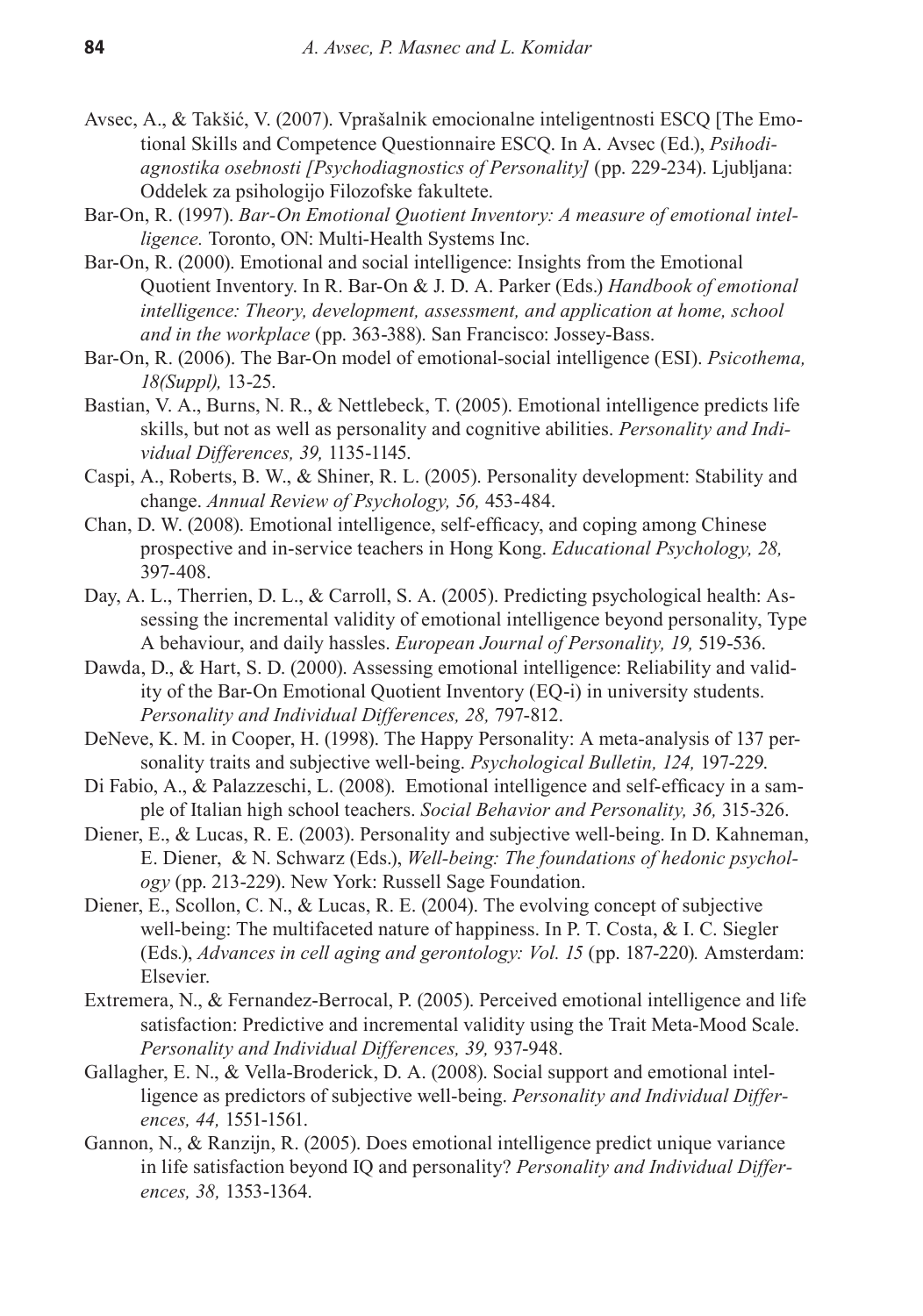- Goldberg, L. R. (1990). An alternative "description of personality": The big five factor structure. *Journal of Personality and Social Psychology, 59,* 1216-1229.
- John, O. P., Donahue, E. M., & Kentle, R. L. (1991). *The "Big Five" Inventory—Versions 4a and 54.* Berkeley: University of California, Berkeley, Institute of Personality and Social Research.
- Landa, J. M. A., Lopez-Zafra, E., de Antonana, R. M., & Pulido, M. (2006). Perceived emotional intelligence and life satisfaction among university teachers. *Psicothema, 18 (Suppl),* 152-157.
- Mayer, J. D. (1999). Emotional intelligence: Popular or scientific psychology? *APA Monitor Online, 30, 8.* Retrieved June 20, 2009, from http://www.apa.org/monitor/ sept99/sp.html.
- Mayer, J. D., & Salovey, P. (1997). What is emotional Intelligence? In P. Salovey, & D. Sluyter (Eds.), *Emotional development and emotional intelligence: Implications for educators* (pp. 3-31). New York: Basic Books.
- Mayer, J. D., Salovey, P. in Caruso, D. (2002). *Mayer-Salovey-Caruso Emotional Intelligence Test MSCEIT.* Toronto: Multi-Health-System.
- Palmer, B., Donaldson, C., & Stough, C. (2002). Emotional intelligence and life satisfaction. *Personality and Individual Differences, 33,* 1091-1100.
- Perry, C., & Ball, I. (2007). Dealing constructively with negatively evaluated emotional situations: The key to understanding the different reactions of teachers with high and low levels of emotional intelligence. *Social Psychology of Education, 10,* 443- 454.
- Ryan, R. M., Huta, V., & Deci, E. L. (2008). Living well: A self-determination theory perspective on eudaimonia. *Journal of Happines Studies, 9,* 139-170.
- Ryff, C. D. (1989). Happiness is everything, or is it? Explorations on the meaning of psychological well-being. *Journal of Personality and Social Psychology, 57(6),* 1069-1081.
- Saklofske, D. H., Austin, E. J., & Minski, P. S. (2003). Factor structure and validity of a trait emotional intelligence measure. *Personality and Individual Differences, 34,* 707-721.
- Salovey, P., & Mayer, J. D. (1990). Emotional Intelligence. *Imagination, Cognition and Personality, 9,*185-211.
- Salovey, P., Mayer, J. D., Goldman, S., Turvey, C., & Palfai, T. (1995). Emotional attention, clarity, and repair: Exploring emotional intelligence using the Trait Meta-Mood Scale. In J. Pennebaker (Ed.), *Emotion, disclosure, and health* (pp. 125- 154). Washington, DC: American Psychological Association.
- Schmutte, P. S., & Ryff, C. D. (1997). Personality and well-being: Re-examining methods and meanings. *Journal of Personality and Social Psychology, 73,* 549-559.
- Schutte, N. S., Malouff, J. M., Hall, L. E, Haggerty, D. J., Cooper, J. T., Golden, C. J., & Dornheim, L. (1998). Development and validation of a measure of emotional intelligence. *Personality and Individual Differences, 25,* 167-177.
- Shulman, T. E., & Hemenover, S. H. (2006). Is dispositional emotional intelligence synonymous with personality? *Self and Identity, 5,* 147-171.
- Steel, P., Schmidt, J., & Shultz, J. (2008). Refining the relationship between personality and subjective well-being. *Psychological Bulletin, 134,* 138-161.